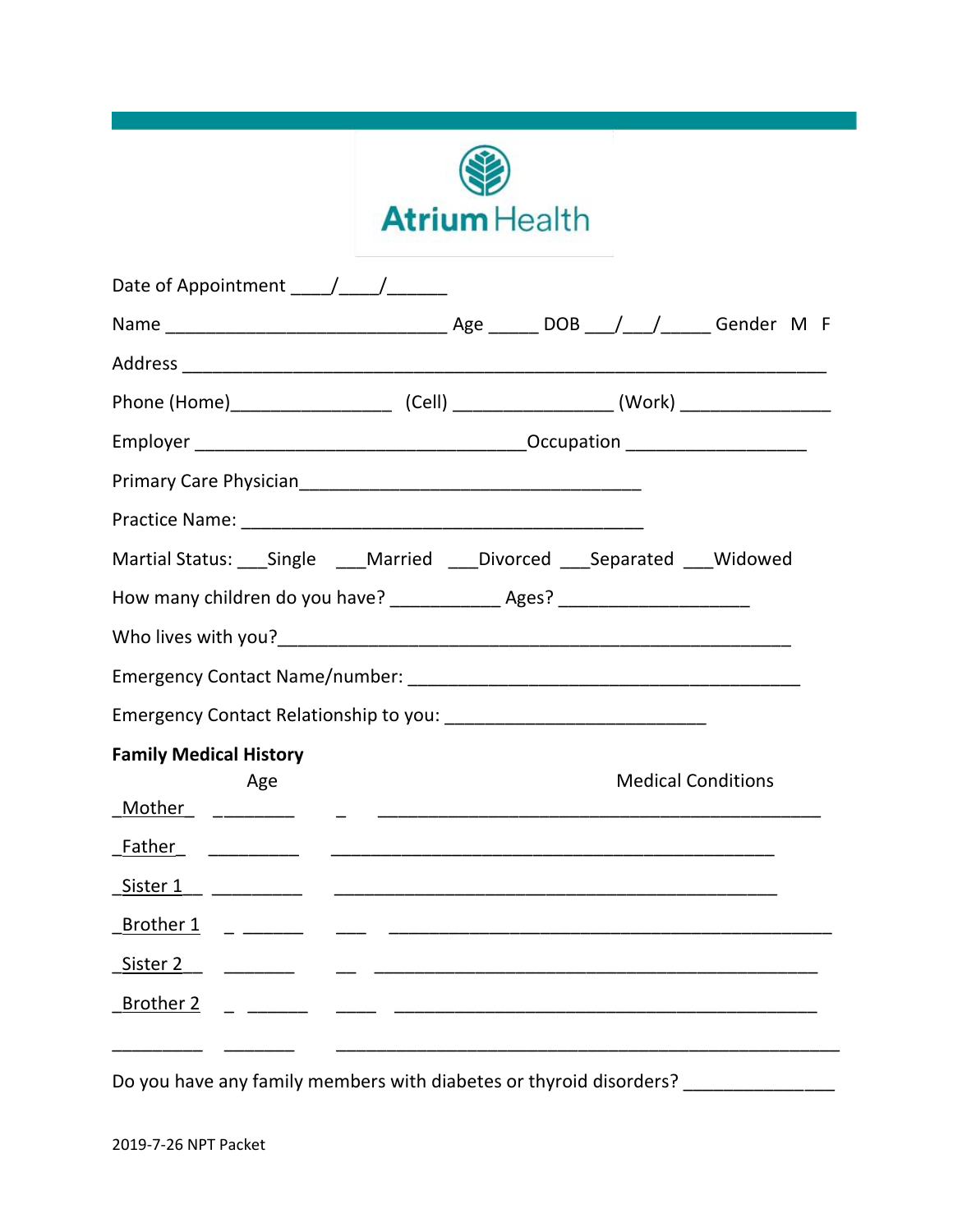| Habits: Check all that apply. |                                                                  |                                                                                                                                                                                                                                                                                                                                                                     |  |
|-------------------------------|------------------------------------------------------------------|---------------------------------------------------------------------------------------------------------------------------------------------------------------------------------------------------------------------------------------------------------------------------------------------------------------------------------------------------------------------|--|
|                               |                                                                  | ____ Smoke or chew tobacco (How much ________)    ____ Caffeine (cups _________)                                                                                                                                                                                                                                                                                    |  |
|                               | ___ Drink alcohol (How much ________)                            |                                                                                                                                                                                                                                                                                                                                                                     |  |
|                               |                                                                  | ___ Recreational drugs (Which ones _____________ and how often _____________)                                                                                                                                                                                                                                                                                       |  |
| <b>Past Medical History:</b>  |                                                                  |                                                                                                                                                                                                                                                                                                                                                                     |  |
|                               |                                                                  | $\frac{4}{\sqrt{2}}$                                                                                                                                                                                                                                                                                                                                                |  |
|                               |                                                                  |                                                                                                                                                                                                                                                                                                                                                                     |  |
|                               |                                                                  | $\begin{picture}(20,10) \put(0,0){\vector(1,0){100}} \put(15,0){\vector(1,0){100}} \put(15,0){\vector(1,0){100}} \put(15,0){\vector(1,0){100}} \put(15,0){\vector(1,0){100}} \put(15,0){\vector(1,0){100}} \put(15,0){\vector(1,0){100}} \put(15,0){\vector(1,0){100}} \put(15,0){\vector(1,0){100}} \put(15,0){\vector(1,0){100}} \put(15,0){\vector(1,0){100}} \$ |  |
| <b>Past Surgical History</b>  |                                                                  |                                                                                                                                                                                                                                                                                                                                                                     |  |
|                               |                                                                  |                                                                                                                                                                                                                                                                                                                                                                     |  |
|                               |                                                                  |                                                                                                                                                                                                                                                                                                                                                                     |  |
|                               |                                                                  |                                                                                                                                                                                                                                                                                                                                                                     |  |
|                               |                                                                  |                                                                                                                                                                                                                                                                                                                                                                     |  |
|                               | Current Medications: Please list all medications you are taking. |                                                                                                                                                                                                                                                                                                                                                                     |  |
|                               |                                                                  | Name of Drug Dose (strength and how often) How long have you been on this?                                                                                                                                                                                                                                                                                          |  |
|                               |                                                                  |                                                                                                                                                                                                                                                                                                                                                                     |  |
|                               |                                                                  |                                                                                                                                                                                                                                                                                                                                                                     |  |
|                               |                                                                  |                                                                                                                                                                                                                                                                                                                                                                     |  |
|                               |                                                                  |                                                                                                                                                                                                                                                                                                                                                                     |  |
|                               |                                                                  |                                                                                                                                                                                                                                                                                                                                                                     |  |
|                               |                                                                  |                                                                                                                                                                                                                                                                                                                                                                     |  |
|                               |                                                                  |                                                                                                                                                                                                                                                                                                                                                                     |  |
|                               | What is most important to you at this appointment?               | <u> 1980 - Johann Barbara, martin amerikan basar da</u>                                                                                                                                                                                                                                                                                                             |  |
|                               |                                                                  |                                                                                                                                                                                                                                                                                                                                                                     |  |